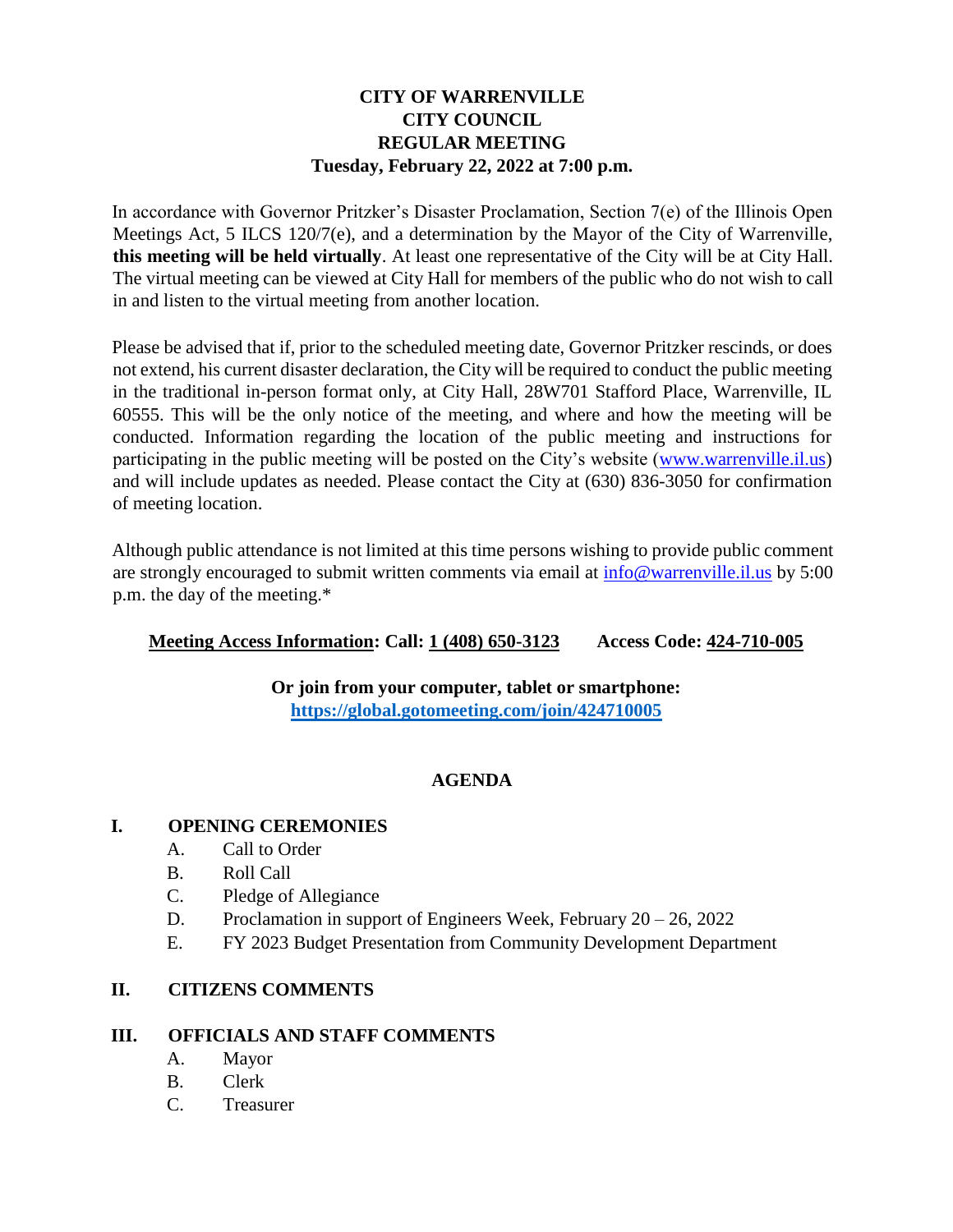- D. Aldermen
- E. Administrator
- F. Attorney

## **IV. APPROVAL OF AGENDA**

A. Approve Agenda for the February 22, 2022, City Council regular meeting

## **V. APPROVAL OF MINUTES**

- A. Approve minutes of the February 7, 2022, City Council regular meeting
- B. Approve minutes of the February 7, 2022, City Council closed session meeting
- C. Approve minutes of the February 14, 2022, Public Works and Infrastructure Committee meeting

# **VI. CONSENT AGENDA – OMNIBUS VOTE**

- A. Accept Public Works and Infrastructure Committee recommendation, waive second reading, and pass ordinance O2022-02, approving the purchase of an excavator from Atlas Bobcat, LLC, in the amount of \$119,935, and authorizing the disposition of surplus personal property
- B. Accept staff recommendation and pass resolution R2022-03, approving a three-year agreement with Five Alarm Fireworks for an Independence Day fireworks display on July 4, 2022, 2023, and 2024, in the annual amount of \$24,000, and authorizing Mayor Brummel to execute the agreement
- C. Accept Senior Civil Engineer Hocking's recommendation and pass resolution R2022-04, approving the reduction of the public improvements security bond for the Lexington Trace project
- D. Accept Public Works and Infrastructure Committee recommendation and pass resolution R2022-05, approving the engineering agreement with Baxter and Woodman, Inc., for the preliminary phase I engineering design of the Route 59 multi-use paths project, in the amount of \$104,833
- E. Accept Public Works and Infrastructure Committee recommendation and pass resolution R2022-06, approving Change Order No. 1 to the FER-PAL Construction USA, Inc. contract for water main pipelining in the amount of \$3,500
- F. Accept Public Works and Infrastructure Committee recommendation and pass resolution R2022-07, approving Change Order No. 1 to the Benchmark Construction Co., Inc. contract for Lakeview Drive and River Oaks Drive storm sewer pipelining in the amount of \$7,560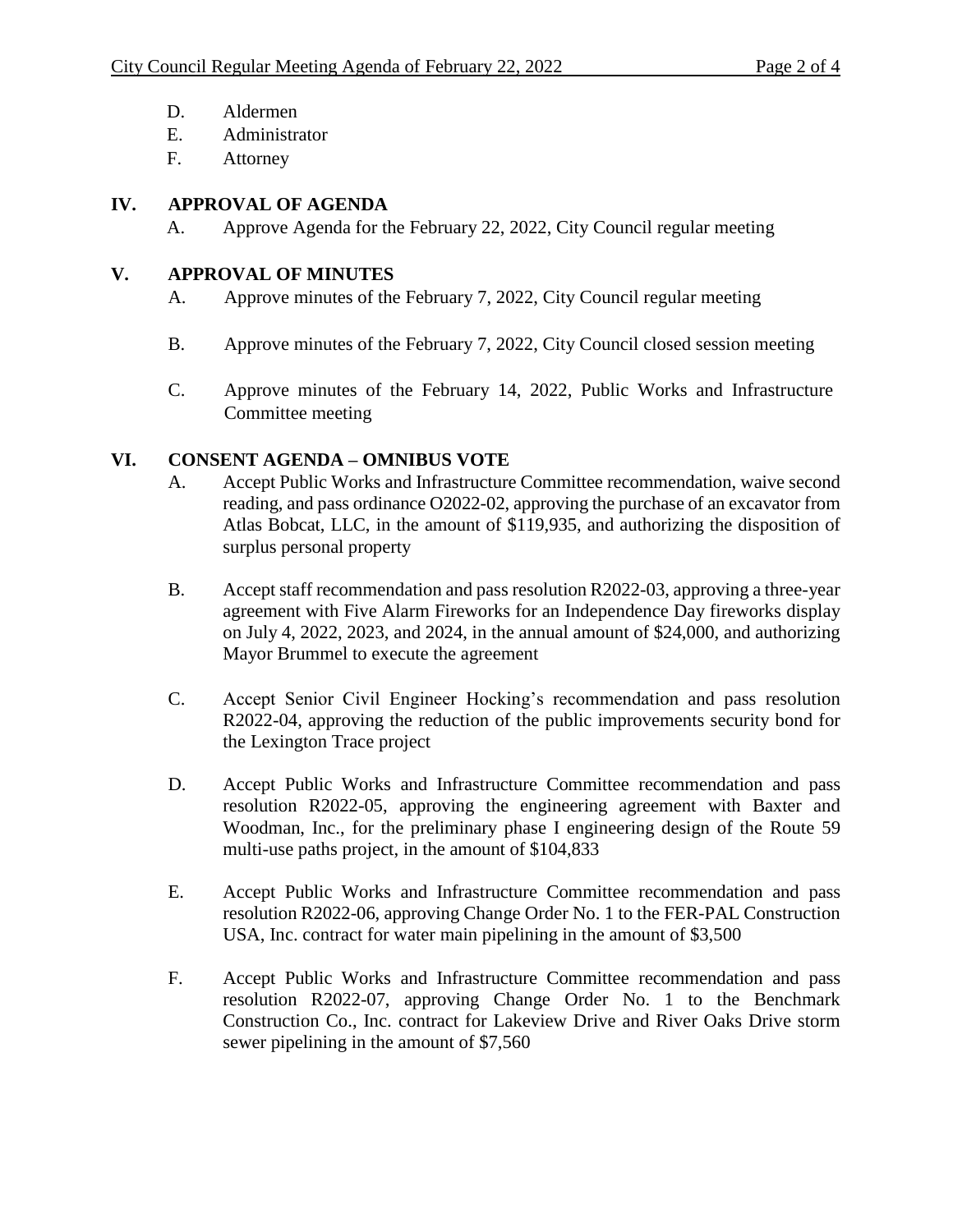- G. Accept staff recommendation and approve the City of Warrenville Fireworks and Pyrotechnics Permit for Five Alarm Fireworks for an Independence Day fireworks display on July 4, 2022
- H. Accept Public Works and Infrastructure Committee recommendation and authorize staff to advertise for bids for the CY 2022 Road Program Project prior to formal approval of the FY 2023 Budget
- I. Accept Public Works and Infrastructure Committee recommendation and approve the designation of Aldermanic Liaisons as presented in the City Council Committees and Aldermanic Liaison Assignments list
- J. Accept Public Works and Infrastructure Committee recommendation and direct staff to proceed with recruitment for the positions of Street Division Worker and Water Utility Worker in the Public Works Department, with an anticipated start date in May 2022
- K. Accept Public Works and Infrastructure Committee recommendation and approve the request to solicit and accept donations for the sixteenth annual Bike Rodeo event on May 21, 2022
- L. Accept Public Works and Infrastructure Committee recommendation and authorize the partial closure of Stafford Place for the annual Bike Rodeo event, as stated in Management Analyst and BPAC Staff Liaison Youngmeyer's February 9, 2022, memo
- M. Receive and file minutes of the Bicyclist and Pedestrian Advisory Committee meeting held January 11, 2022
- N. Receive and file minutes of the Environmental Advisory Committee meeting held January 18, 2022
- O. Receive and file minutes of the Plan Commission and Zoning Board of Appeals meeting held on February 10, 2022
- P. Receive and file report of invoices paid up to February 16, 2022, in the amount of \$49,371.34
- Q. Authorize expenditures for invoices due on or before March 7, 2022, in the amount of \$196,457.74.
- R. Receive and file report of Master Debit Card Expenditures for the month of January 2022, in the amount of \$16,552.31

## **VII. REGULAR AGENDA**

#### **VIII. UNFINISHED BUSINESS**